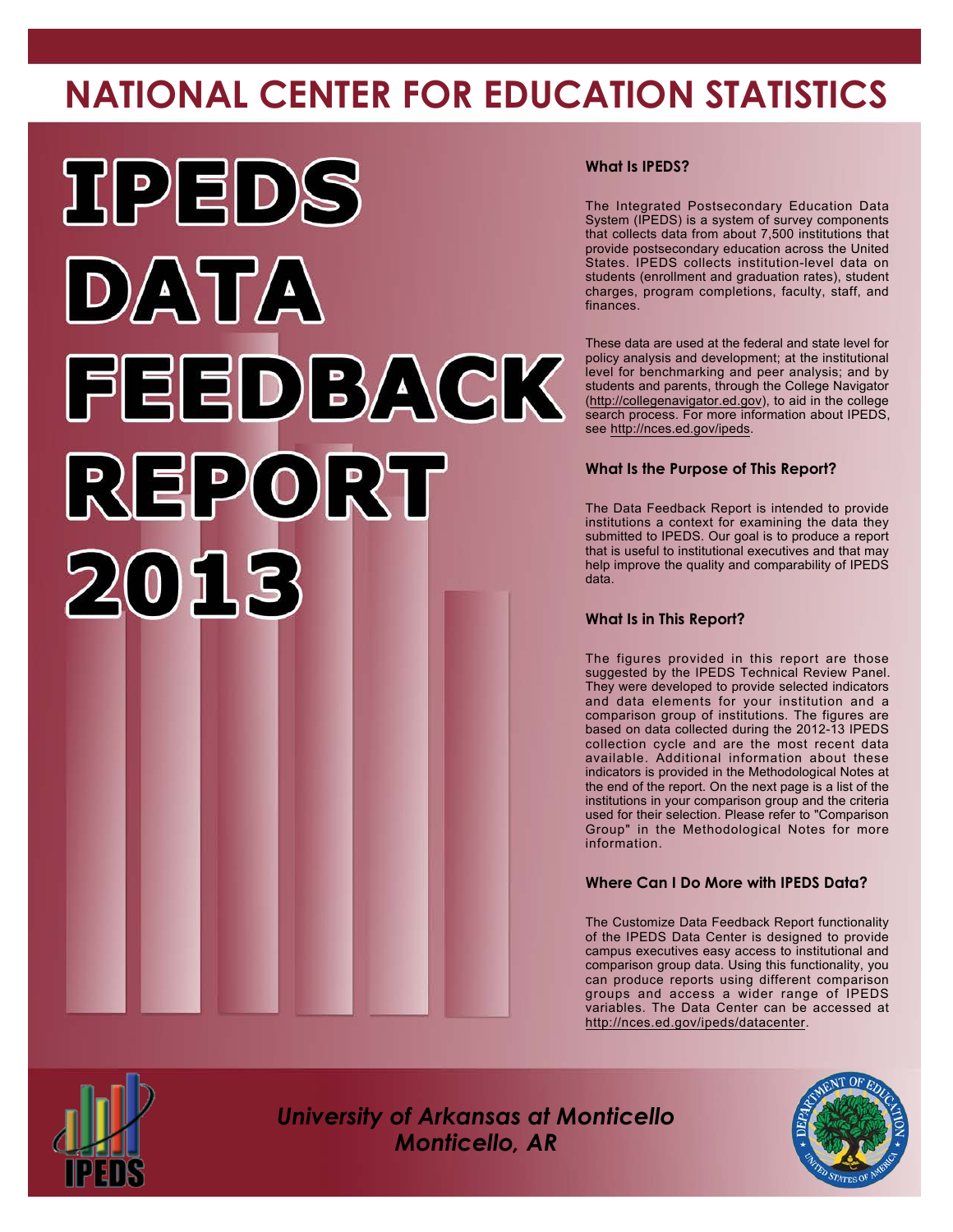# **COMPARISON GROUP**

Comparison group data are included to provide a context for interpreting your institution's statistics. If your institution did not define a Custom Comparison Group for this report by July 15, NCES selected a comparison group for you. (In this case, the characteristics used to define the comparison group appears below.) The Customize DFR functionality on the IPEDS Data Center [\(http://nces.ed.gov/ipeds/datacenter/\)](http://nces.ed.gov/ipeds/datacenter/) can be used to reproduce the figures in this report using different peer groups.

The custom comparison group chosen by University of Arkansas at Monticello includes the following 14 institutions:

- Black Hills State University (Spearfish, SD)
- Bluefield State College (Bluefield, WV)
- Cameron University (Lawton, OK)
- Concord University (Athens, WV)
- Glenville State College (Glenville, WV)
- Henderson State University (Arkadelphia, AR)
- Kentucky State University (Frankfort, KY)
- Northwestern Oklahoma State University (Alva, OK)
- Savannah State University (Savannah, GA)
- Southeastern Oklahoma State University (Durant, OK)
- Southern Arkansas University Main Campus (Magnolia, AR)
- The University of Montana-Western (Dillon, MT)
- University of Arkansas at Pine Bluff (Pine Bluff, AR)
- West Virginia State University (Institute, WV)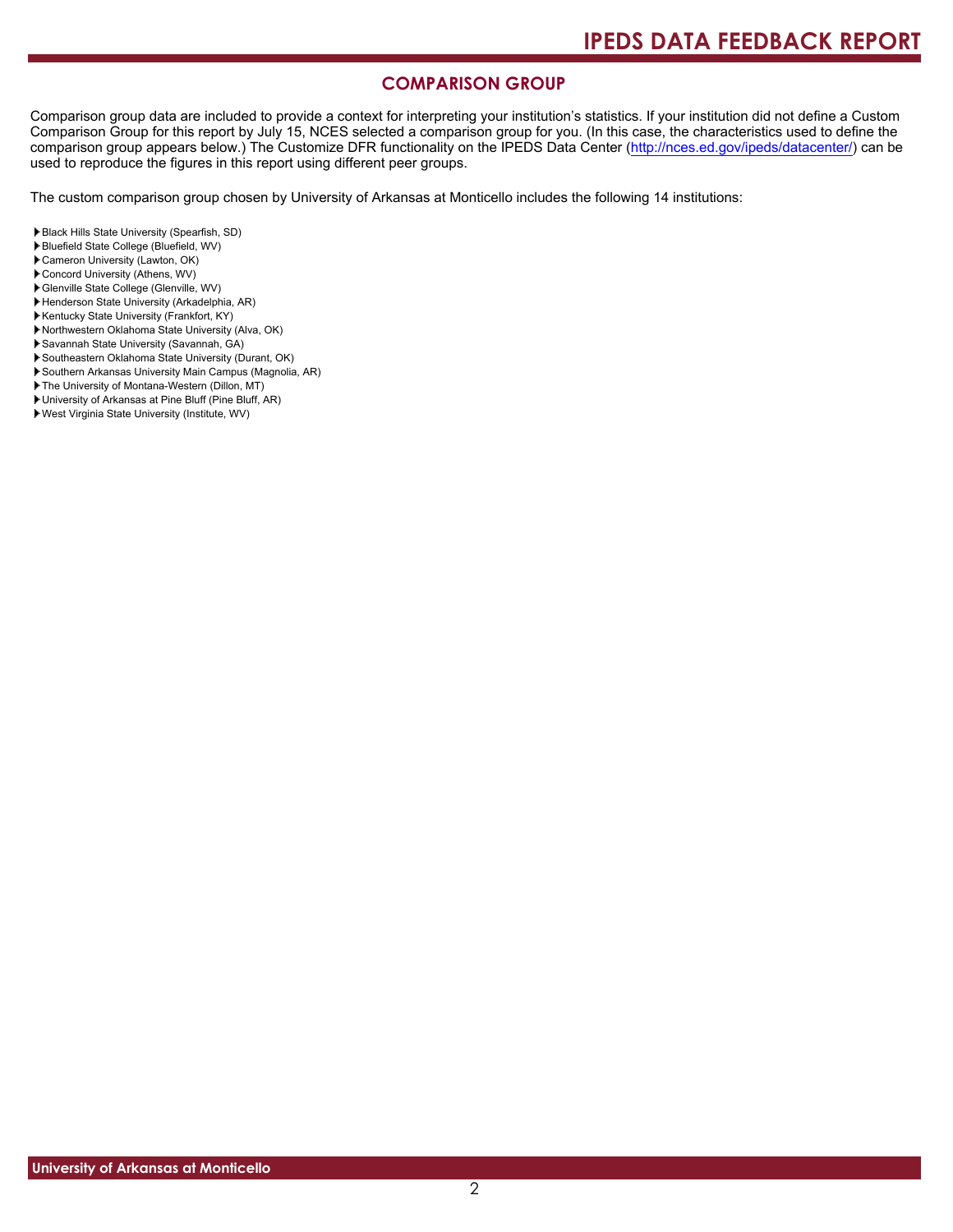#### **Figure 1. Percent of all students enrolled, by race/ethnicity and percent of students who are women: Fall 2012**



NOTE: For more information about disaggregation of data by race and ethnicity, please see the Methodological Notes at the end of this report. Median values for the comparison group will not add to 100 percent. See "Use of Median Values for Comparison Group" in the Methodological Notes at the end of this report for how median values are determined. N is the number of institutions in the comparison group.

SOURCE: U.S. Department of Education, National Center for Education Statistics, Integrated Postsecondary Education Data System (IPEDS): Spring 2013, Fall Enrollment component.

#### **Figure 2. Unduplicated 12-month headcount of all students and of undergraduate students (2011-12), total FTE enrollment (2011-12), and full- and part-time fall enrollment (Fall 2012)**



NOTE: For details on calculating full-time equivalent (FTE) enrollment, see Calculating FTE in the Methodological Notes at the end of this report. Total headcount, FTE, and fulland part-time fall enrollment include both undergraduate and postbaccalaureate students, when applicable. N is the number of institutions in the comparison group. SOURCE: U.S. Department of Education, National Center for Education Statistics, Integrated Postsecondary Education Data System (IPEDS): Fall 2012, 12-month Enrollment component and Spring 2013, Fall Enrollment component.

#### **Figure 3. Number of degrees awarded, by level: 2011-12**



NOTE: For additional information about postbaccalaureate degree levels, see the Methodology Notes. N is the number of institutions in the comparison group. SOURCE: U.S. Department of Education, National Center for Education Statistics, Integrated Postsecondary Education Data System (IPEDS): Fall 2012, Completions component.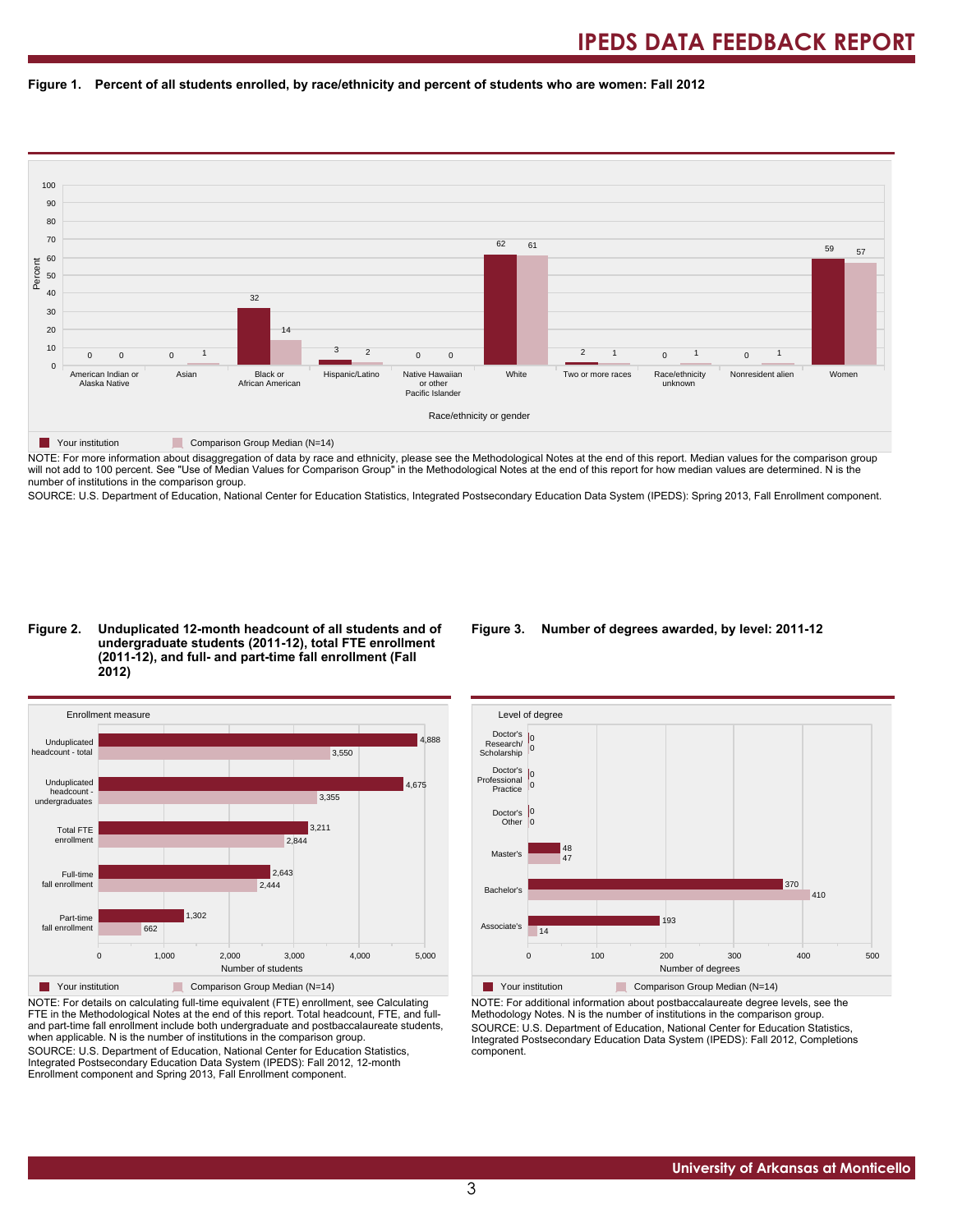**Figure 4. Academic year tuition and required fees for full-time, first-time, degree/certificate-seeking undergraduates: 2009-10--2012-13**



NOTE: The tuition and required fees shown here are the lowest reported from the categories of in-district, in-state, and out-of-state. N is the number of institutions in the comparison group.

SOURCE: U.S. Department of Education, National Center for Education Statistics, Integrated Postsecondary Education Data System (IPEDS): Fall 2012, Institutional Characteristics component.

**Figure 6. Percent of full-time, first-time degree/certificate-seeking undergraduate students who received grant or scholarship aid from the federal government, state/local government, or the institution, or loans, by type of aid: 2011-12**



NOTE: Any grant aid above includes grant or scholarship aid from the federal government, state/local government, or the institution. Federal grants includes Pell grants and other federal grants. Any loans includes federal loans and other loans to students. For details on how students are counted for financial aid reporting, see Cohort Determination in the Methodological Notes at the end of this report. N is the number of institutions in the comparison group.

SOURCE: U.S. Department of Education, National Center for Education Statistics, Integrated Postsecondary Education Data System (IPEDS): Winter 2012-13, Student Financial Aid component.





NOTE: Average net price is for full-time, first-time, degree/certificate-seeking undergraduate students and is generated by subtracting the average amount of federal, state/local government, and institutional grant and scholarship aid from the total cost of attendance. For public institutions, this includes only students who paid the in-state or indistrict tuition rate. Total cost of attendance is the sum of published tuition and required fees, books and supplies, and the average room and board and other expenses. For more information, see the Methodological Notes at the end of this report. N is the number of institutions in the comparison group.

SOURCE: U.S. Department of Education, National Center for Education Statistics, Integrated Postsecondary Education Data System (IPEDS): Fall 2012, Institutional Characteristics component; Winter 2012-13, Student Financial Aid component.





**Table Your institution** Comparison Group Median

NOTE: Any grant aid above includes grant or scholarship aid from the federal government, state/local government, or the institution. Federal grants includes Pell grants and other federal grants. Any loans includes federal loans and other loans to students. Average amounts of aid were calculated by dividing the total aid awarded by the total number of recipients in each institution. N is the number of institutions in the comparison group. SOURCE: U.S. Department of Education, National Center for Education Statistics, Integrated Postsecondary Education Data System (IPEDS): Winter 2012-13, Student Financial Aid component.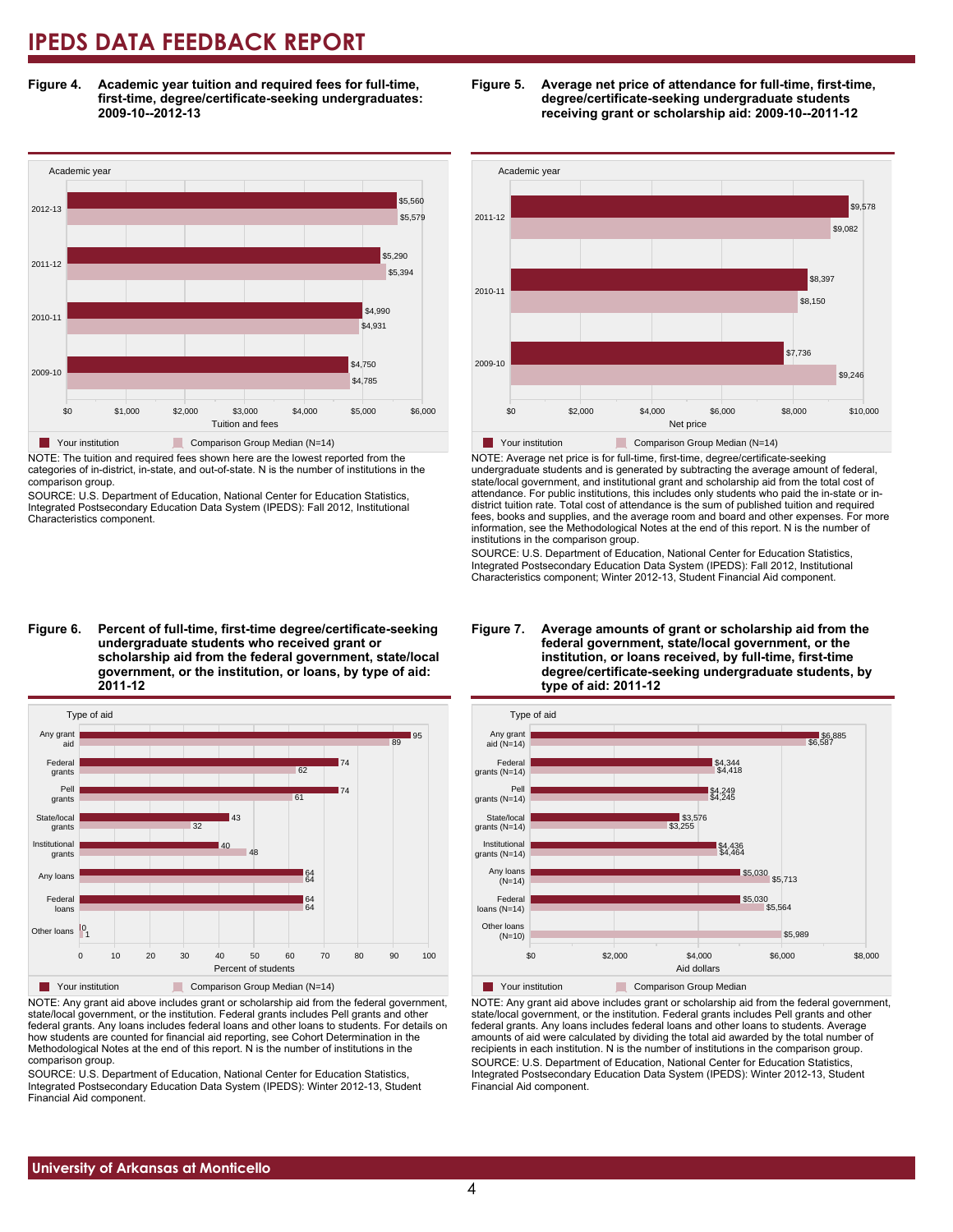**Figure 8. Percent of all undergraduates receiving aid by type of aid: 2011-12**

**Figure 9. Average amount of aid received by all undergraduates, by type of aid: 2011-12**



NOTE: Any grant aid above includes grant or scholarship aid from the federal government, state/local government, the institution, or other sources. Federal loans includes only federal loans to students. N is the number of institutions in the comparison group. SOURCE: U.S. Department of Education, National Center for Education Statistics, Integrated Postsecondary Education Data System (IPEDS): Winter 2012-13, Student Financial Aid component.



NOTE: Any grant aid above includes grant or scholarship aid from the federal government, state/local government, the institution, or other sources. Federal loans includes federal loans to students. Average amounts of aid were calculated by dividing the total aid awarded by the total number of recipients in each institution. N is the number of institutions in the comparison group.

SOURCE: U.S. Department of Education, National Center for Education Statistics, Integrated Postsecondary Education Data System (IPEDS): Winter 2012-13, Student Financial Aid component.

#### **Figure 10. Graduation rate and transfer-out rate (2006 cohort); graduation rate cohort as a percent of total entering students and retention rates of first-time students (Fall 2012)**



NOTE: Graduation rate cohort includes all full-time, first-time, degree/certificate-seeking undergraduate students. Entering class includes all students coming to the institution for the first time. Only institutions with a mission to prepare students to transfer are required to report transfers out. Graduation and transfer-out rates are the Student Right-to-Know rates. Retention rates are measured from the fall of first enrollment to the following fall. 4 yr institutions report retention rates for students seeking a bachelor's degree. Median values for the comparison group will not add to 100 percent. N is the number of institutions in the comparison group.

SOURCE: U.S. Department of Education, National Center for Education Statistics, Integrated Postsecondary Education Data System (IPEDS): Spring 2013, Graduation Rates component and Fall Enrollment component.

#### **Figure 11. Bachelor's degree graduation rates of full-time, first-time, degree/certificate-seeking undergraduates within 4 years, 6 years, and 8 years: 2004 cohort**



Your institution **Comparison Group Median (N=14)** 

NOTE: The 6-year graduation rate is the Student Right-to-Know (SRK) rate; the 4- and 8 year rates are calculated using the same methodology. For more information see the Methodological Notes at the end of the report. N is the number of institutions in the comparison group.

SOURCE: U.S. Department of Education, National Center for Education Statistics, Integrated Postsecondary Education Data System (IPEDS): Spring 2013, 200% Graduation Rates component.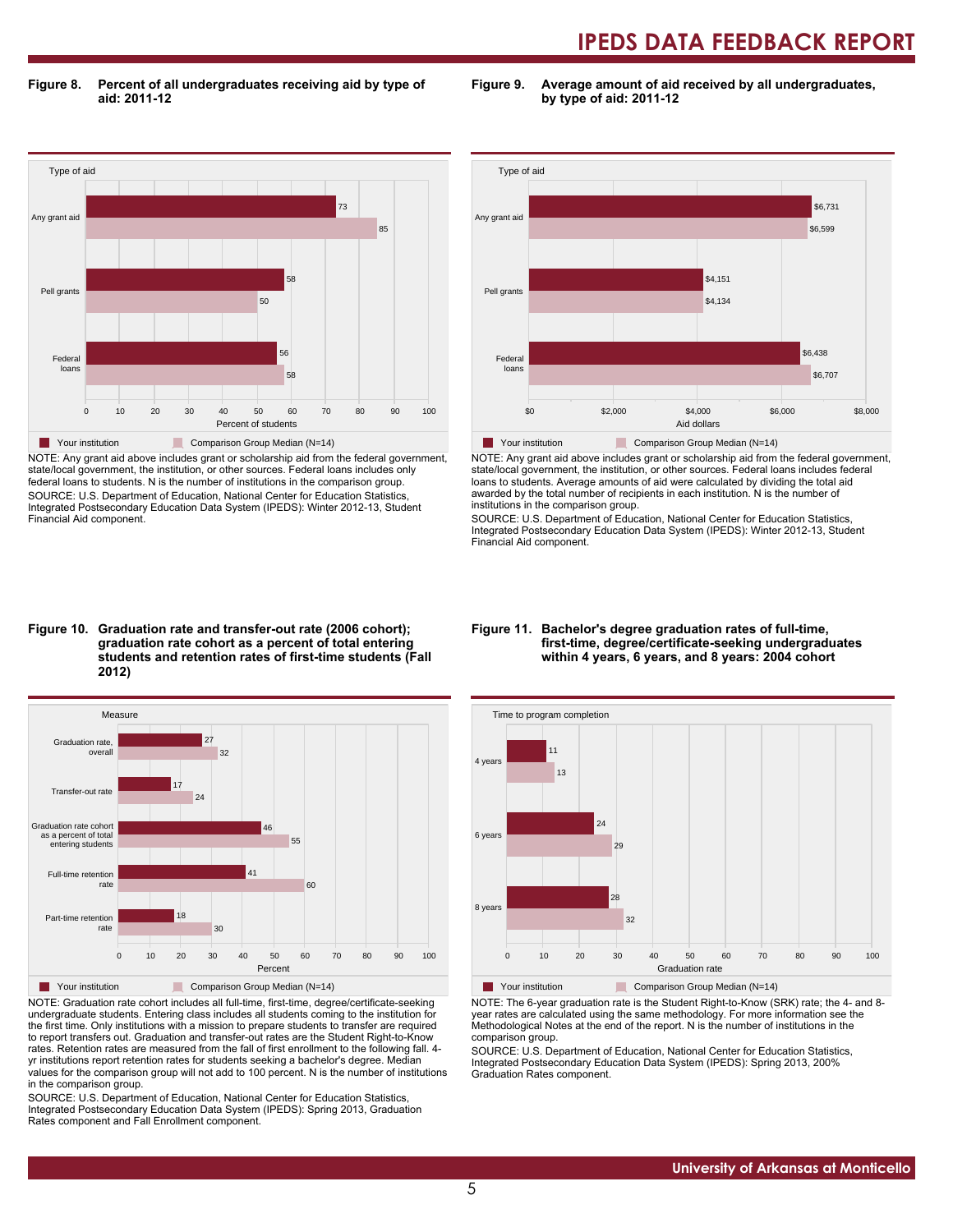**Figure 12. Full-time equivalent staff, by occupational category: Fall 2012**

#### Staff cate<sub>g</sub><br>Postsecondary Teachers 0 50 50 100 50 50 200 Number of staff Other **Healthcare** Community service, legal, arts, and med Computer, engineering, and science Business and financial operations Management Instructional support occupations and staff  $\frac{1}{109}$  120 2 3 27 34 14 11 18  $112$ 32 40 15 18 160 173 Staff category Your institution Comparison Group Median (N=14)

NOTE: Graduate assistants are not included in this figure. For information on the calculation of FTE of staff, see the Methodological Notes. N is the number of institutions in the comparison group.

SOURCE: U.S. Department of Education, National Center for Education Statistics, Integrated Postsecondary Education Data System (IPEDS): Winter 2012-13, Human Resources component.



**Figure 13. Average salaries of full-time instructional non-medical**

**Academic year 2012-13**

**staff equated to 9-month contracts, by academic rank:**

NOTE: Average salaries of full-time instructional non-medical staff equated to 9-month contracts was calculated by multiplying the average monthly salary by 9. The average monthly salary was calculated by dividing the total salary outlays by the total number of months covered by staff on 9, 10, 11 and 12-month contracts.

SOURCE: U.S. Department of Education, National Center for Education Statistics, Integrated Postsecondary Education Data System (IPEDS): Winter 2012-13, Human Resources component.

#### **Figure 14. Percent distribution of core revenues, by source: Fiscal year 2012**



NOTE: The comparison group median is based on those members of the comparison group that report finance data using the same accounting standards as the comparison institution. For a detailed definition of core revenues, see the Methodological Notes. N is the number of institutions in the comparison group.

SOURCE: U.S. Department of Education, National Center for Education Statistics, Integrated Postsecondary Education Data System (IPEDS): Spring 2013, Finance component.

#### **Figure 15. Core expenses per FTE enrollment, by function: Fiscal year 2012**



NOTE: Expenses per full-time equivalent (FTE) enrollment, particularly instruction, may be inflated because finance data includes all core expenses while FTE reflects credit activity only. For details on calculating FTE enrollment and a detailed definition of core expenses, see the Methodological Notes. N is the number of institutions in the comparison group. SOURCE: U.S. Department of Education, National Center for Education Statistics, Integrated Postsecondary Education Data System (IPEDS): Fall 2012, 12-month Enrollment component and Spring 2013, Finance component.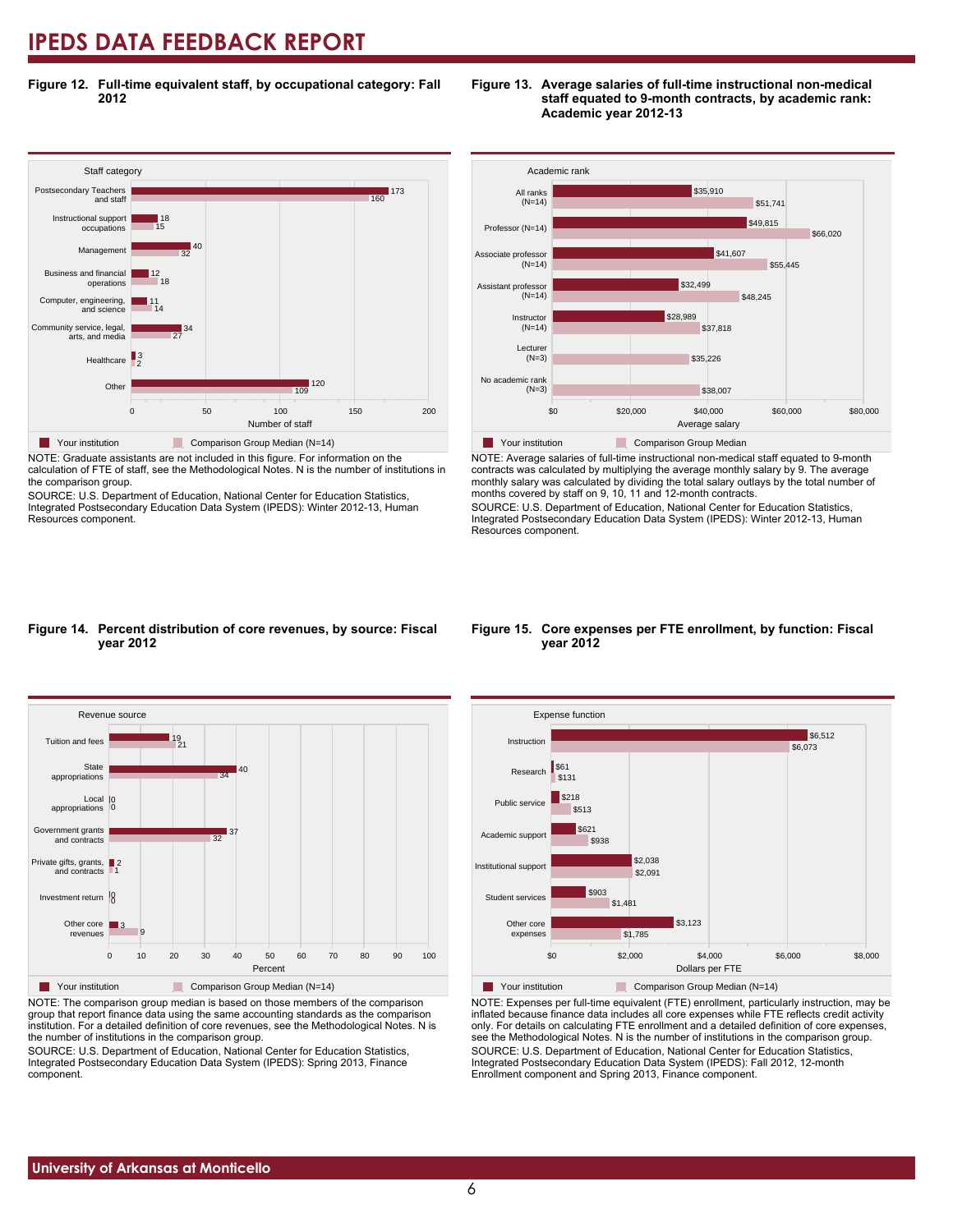# **METHODOLOGICAL NOTES**

#### **Overview**

This report is based on data supplied by institutions to IPEDS during the 2012-13 data collection year. Response rates exceeded 99 percent for most surveys. Detailed response tables are included in IPEDS First Look reports, which can be found at [http://nces.ed.gov/pubsearch/getpubcats.asp?sid=010.](http://nces.ed.gov/pubsearch/getpubcats.asp?sid=010)

#### **Use of Median Values for Comparison Group**

The value for the comparison institution is compared to the median value for the comparison group for each statistic included in the figure. If more than one statistic is presented in a figure, the median values are determined separately for each indicator or statistic. Medians are not reported for comparison groups with fewer than three values. Where percentage distributions are presented, median values may not add to 100 percent. The IPEDS Data Center provides access to all of the data used to create the figures included in this report.

#### **Missing Statistics**

If a statistic is not reported for your institution, the omission indicates that the statistic is not relevant to your institution and the data were not collected. Not all notes listed below may be applicable to your report.

#### **Use of Imputed Data**

All IPEDS data are subject to imputation for total (institutional) and partial (item) nonresponse. If necessary, imputed values were used to prepare your report.

#### **Data Confidentiality**

IPEDS data are not collected under a pledge of confidentiality.

#### **Disaggregation of Data by Race/Ethnicity**

When applicable, some statistics are disaggregated by race/ethnicity. Data disaggregated by race/ethnicity have been reported using the 1997 Office of Management and Budget categories. Detailed information about the race/ethnicity categories can be found at <http://nces.ed.gov/ipeds/reic/resource.asp>.

#### **Cohort Determination for Reporting Student Financial Aid and Graduation Rates**

Student cohorts for reporting Student Financial Aid and Graduation Rates data are based on the reporting type of the institution. For institutions that report based on an academic year (those operating on standard academic terms), student counts and cohorts are based on fall term data. Student counts and cohorts for program reporters (those that do not operate on standard academic terms) are based on unduplicated counts of students enrolled during a full 12-month period.

#### **Description of Statistics Used in the Figures**

#### *Average Institutional Net Price*

Average net price is calculated for full-time, first-time degree/certificateseeking undergraduates who were awarded grant or scholarship aid from the federal government, state/local government, or the institution anytime during the full aid year. For public institutions, this includes only students who paid the in-state or in-district tuition rate. Other sources of grant aid are excluded. Average net price is generated by subtracting the average amount of federal, state/local government, and institutional grant and scholarship aid from the total cost of attendance. Total cost of attendance is the sum of published tuition and required fees, books and supplies, and the average room and board and other expenses.

For the purpose of the IPEDS reporting, aid received refers to financial aid that was awarded to, and accepted by, a student. This amount may differ from the aid amount that is disbursed to a student.

#### *Core Revenues*

Core revenues for public institutions reporting under GASB standards include tuition and fees; state and local appropriations; government grants and contracts; private gifts, grants, and contracts; sales and services of educational activities; investment income; other operating and nonoperating sources; and other revenues and additions (federal and capital appropriations and grants and additions to permanent endowments). Core revenues for private, not-for-profit institutions (and a small number of public institutions) reporting under FASB standards include tuition and fees; government appropriations (federal, state, and local); government grants and contracts; private gifts, grants, and contracts (including contributions from affiliated entities); investment return; sales and services of educational activities; and other sources. Core revenues for private, forprofit institutions reporting under FASB standards include tuition and fees; government appropriations, grants, and contracts (federal, state, and local); private grants and contracts; investment income; sales and services of educational activities; and other sources. At degree-granting institutions, core revenues exclude revenues from auxiliary enterprises (e.g., bookstores, dormitories), hospitals, and independent operations. Nondegree-granting instituions do no report revenue from auxiliary enterprises in a separate category. These amounts may be included in the core revenues from other sources.

#### *Core Expenses*

Core expenses include expenses for instruction, research, public service, academic support, institutional support, student services, scholarships and fellowships (net of discounts and allowances), and other expenses. Expenses for operation and maintenance of plant, depreciation, and interest are allocated to each of the other functions. Core expenses at degree-granting institutions exclude expenses for auxiliary enterprises (e.g., bookstores, dormitories), hospitals, and independent operations. Nondegree-granting institutions do not report expenses for auxiliary enterprises in a separate category. These amounts may be included in the core expenses as other expenses.